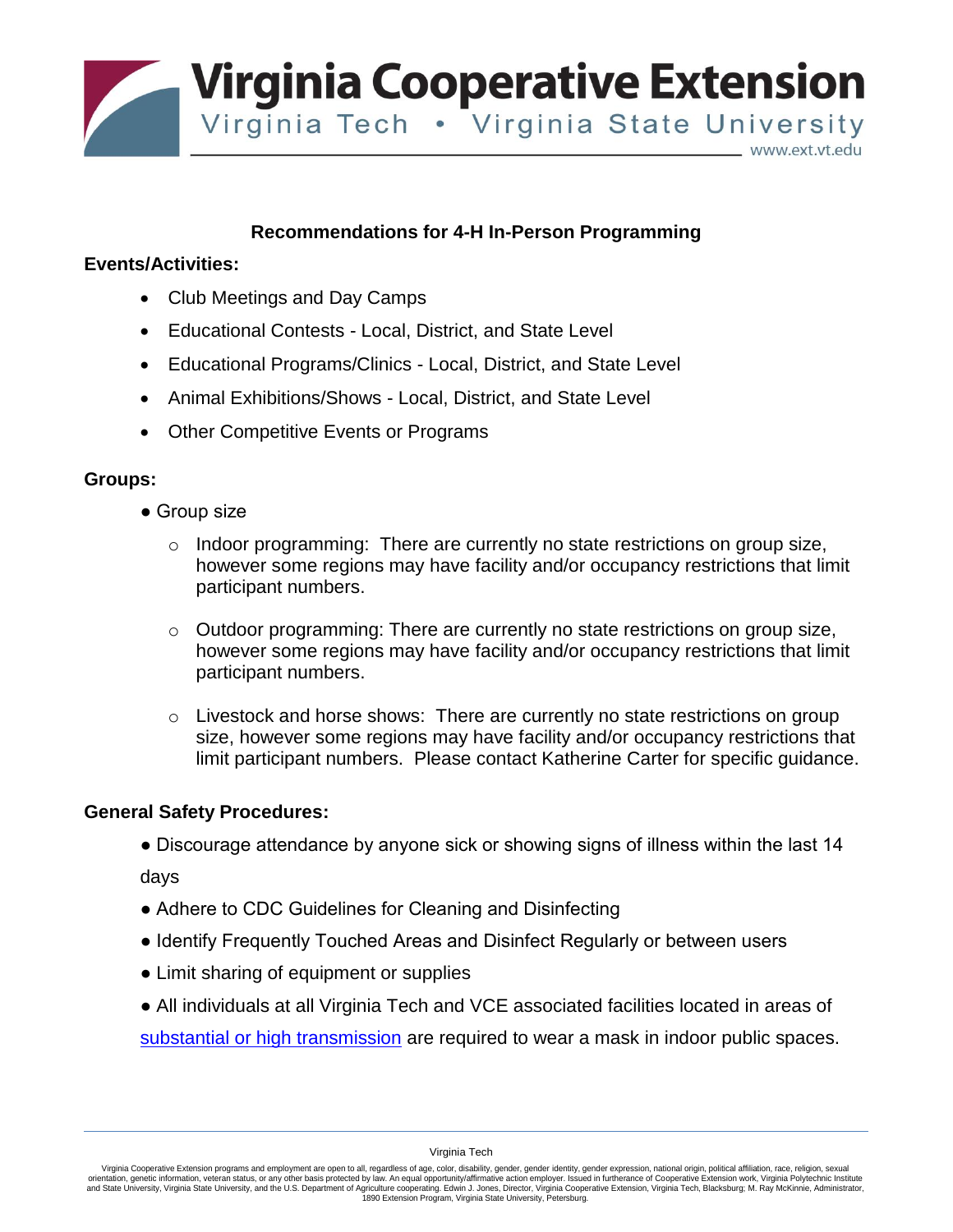These include lobbies, foyers, atriums, hallways, and elevators accessible to the general public. This mask requirement does not apply to private work spaces, such as an office, work area, or employment meeting space that is not open to the public in the normal course of business.

• All 4-H youth program participants, both youth and adults, are required to wear an appropriate face covering/mask, regardless of vaccination status, when participating in **indoor** programs. This includes transportation (unless the transport vehicle occupants are from the same household). Vaccinated 4-H program participants are not required to wear a face covering/mask when participating in **outdoor** programs where six feet of physical distance can be maintained between individuals. Unvaccinated individuals participating in **outdoor** programs are required to wear a face covering/mask. A structure will be considered "outdoors" if there are a minimum of two sides that are open air, meaning completely open prior to opening any doors or windows and having no structural features other than support beams or support features. Specific guidance related to face coverings/masks in 4-H residential camping programs will be provided by the 4-H Educational Center where the event takes place.

Exceptions to the face covering/mask requirement are as follows:

- o When handling an animal in certain areas where adequate physical distancing can be maintained and properly ensured, such as while on a horse, in a show ring, in a line-up area waiting to enter the show ring, or in a designated grooming area or wash rack.
- o When standing on the firing line during shooting education programs; however, six feet of physical distance is required.
- $\circ$  During aquatic activities such as swimming, paddle boarding or kayaking.
- $\circ$  When a medical condition prevents the participant from wearing a face covering/mask. If you are a person with a disability and desire any assistive devices, services or other accommodations to participate in this activity, please contact your local extension office to discuss accommodations at least 5 days prior to the event.